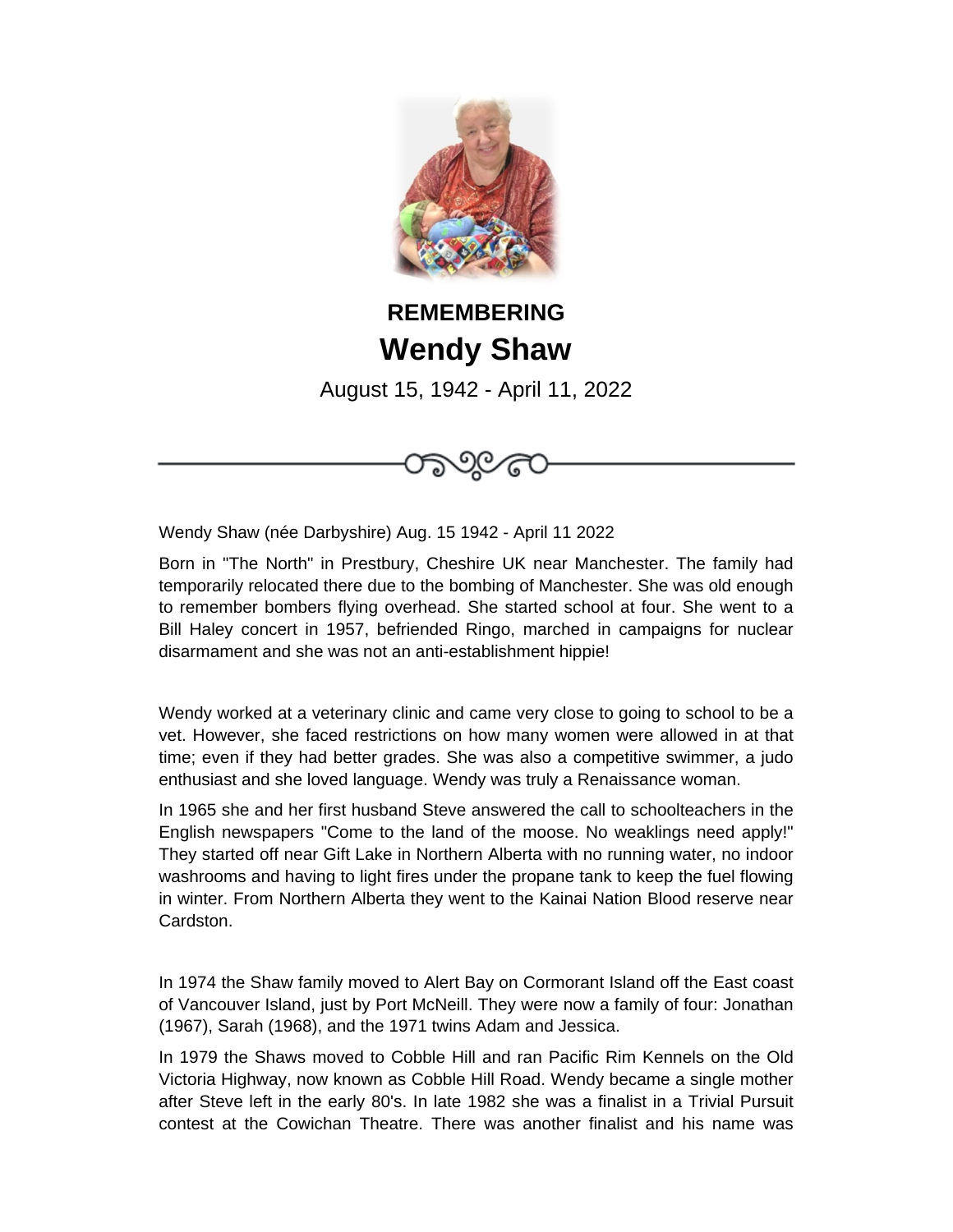Pierre Noiseux and it was quite a contest! In February 1983 they met again by accident at the Bluenose in Cowichan Bay and this time sparks flew again, but they were very nice sparks this time! Wendy and Pierre have been through thin and thick since then.

In 1992 Wendy and Pierre purchased a 1911 home "the Cedars" on 1.1 acres on Telegraph Road (aka Old Schoolhouse Road) and have been there ever since. Wendy had been running a fleet of catering vehicles; the "Pink Trucks" but switched careers to become a Realtor® in 1993.

Wendy took her fiduciary duty seriously and was diligent about doing things the correct way for her clients. She spent most her time helping people less fortunate than herself with little or no expectation of profit. Wendy was a member of the Cowichan Symphony Society, a volunteer at Warmland House and on the board of the Canadian Mental Health Association Cowichan Branch. She had a fine observing and questioning mind and saw things that the rest of us missed completely. Wendy turned her hand, mind and talents to so many things and people that there just isn't room for it all. [ Messiah, baseball, Red Sox, Endeavour, thrift shops, Knowledge Network, Yehudi, Janis, Jimi, NYT crossword, AC/DC, Concerto d'Aranjuez, family, the homeless, any Bob Dylan, RV travel, Monument Valley, the Goon Show, Venice, Trad Jazz, Yorkshire Pouds, any travel, Canada, Haight-Ashbury, Rock'n Roll, Magnificent 7 1960, July is Le Tour month, pastries, Blue Jays, Man U, Brian Cox, The Moors, cooking, Google Earth, garage sales, DQ ice cream cakes, auctions, paddling shoes, being a Lincoln Lady, 'Where do you think that plane is going to?', any crossword, Califooornia, astronomy, C21, being Canadian, Fred Astaire, watching the ISS, Impressionists, NAIG 2008, West Coast wood carvings, Cannon Beach, Castleton Blue John, flowers, Jon's band, SweetPea flowers, dog shows and dogs, Eres Tu, classical music, 'I wonder where that road goes? Turn here!', Great Danes, Tolkien, Canada Day, quail coveys, Canyon de Chelly, driving 40' schoolbus in Alberta winters, mentoring and helping, Queen (both EII & Freddie), fireworks, MS carnation fund raiser with Betty for over 20 years, Pink Floyd, Waterton Lakes, Birthday surprises for Pèpé, eggs sausages chips & beans,…and so much more! ] Wendy was a strong woman with a vulnerable little girl inside. She left us suddenly, peacefully and painlessly due to her cardiac problems. Wendy passed in the arms of her loving husband on their wedding anniversary! She always preferred the scenic route rather than the highway. Every Spring when the trees budded Wendy thanked God for letting her see another Spring.

Survived by (in no particular order!) her husband Pierre Noiseux, son Jon Shaw (Katelyn Owens) and granddaughter Gwendolyn Owens Shaw, daughter Sarah Klettke (Gord Klettke), son Adam Shaw, daughter Jessica Shaw, sister Frankie DeLange and her children Tara and Christian, Frankie's husband Joseph DeLange and his sons Tony, Peter and Jacob, daughters Moira Noiseux (Jill'n Chris) and Amanita LeMon (Chris Risden), son Jaran Noiseux-MacKay, granddaughter Lanaya